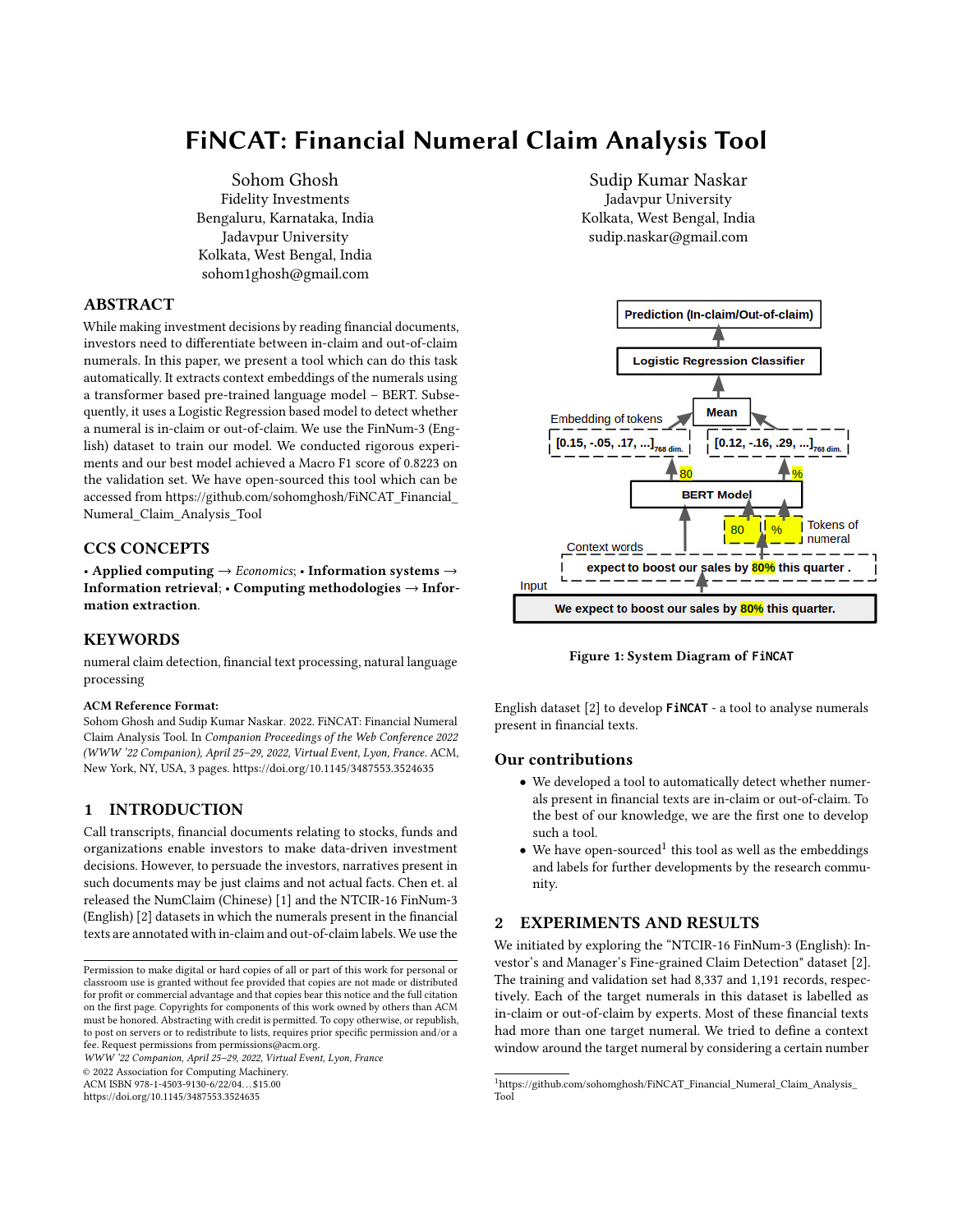<span id="page-1-3"></span>

Figure 2: **FiNCAT**: Financial Numeral Claim Analysis Tool

<span id="page-1-0"></span>Table 1: Model Performance on Training and Validation sets (LR=Logistic Regression, RF=Random Forest, GBM=Gradient Boosting Machine, LGBM=LightGBM, XGB=XG-Boost)

|                    | <b>Training</b>       |                       | Validation            |                       |
|--------------------|-----------------------|-----------------------|-----------------------|-----------------------|
| Model              | F <sub>1</sub> -Micro | F <sub>1</sub> -Macro | F <sub>1</sub> -Micro | F <sub>1</sub> -Macro |
| <b>BERT + LR</b>   | 0.9698                | 0.9283                | 0.9295                | 0.8223                |
| <b>BERT + RF</b>   | 0.9922                | 0.9826                | 0.9211                | 0.7869                |
| BERT + GBM         | 0.9996                | 0.9992                | 0.9270                | 0.7738                |
| <b>BERT + LGBM</b> | 0.9996                | 0.9992                | 0.9286                | 0.8009                |
| <b>BERT + XGB</b>  | 0.9996                | 0.9992                | 0.9295                | 0.8054                |
| $ROBERTA + LR$     | 0.9478                | 0.8694                | 0.9261                | 0.8034                |
| $ROBERTA + RF$     | 0.9681                | 0.9318                | 0.8992                | 0.7461                |
| $RoBERTa + GBM$    | 0.9996                | 0.9992                | 0.9219                | 0.7248                |
| $ROBERTA + LGBM$   | 0.9996                | 0.9992                | 0.9270                | 0.7699                |
| RoBERTa + XGB      | 0.9993                | 0.9983                | 0.9244                | 0.7588                |

of words before and after it. We empirically decided to use 6 words before and after the target numeral as the context window.

We primarily experimented with two kinds of embeddings – BERT-base [\[4\]](#page-2-3) and RoBERTa-large [\[8\]](#page-2-4). We extracted the mean of the embeddings of the constituent tokens of the target numeral given the words in the context window. We trained several machine learning models using the mean embeddings as features to detect whether the target numeral is in-claim or not. The models include Logistic Regression, Random Forest [\[6\]](#page-2-5), Gradient Boosting Machine [\[5\]](#page-2-6), LightGBM [\[7\]](#page-2-7) and XG-Boost [\[3\]](#page-2-8). We kept the threshold at 0.5 and used F1 score for evaluation.

Analysing the results presented in Table [1,](#page-1-0) we finally decided to move ahead with the logistic regression based model trained using BERT [\[4\]](#page-2-3) embeddings (768 dimensions). It performed the best and is more efficient, explainable than the others. We present the final architecture in Figure [1.](#page-0-1)

## 3 TOOL DESCRIPTION

We deploy the tool using gradio $^2$  $^2$  on Google Colab $^3$  $^3$ . Figure [2](#page-1-3) presents a screenshot of the tool. It comprises of six parts: 1) **input text**

**box**, 2) **clear button**, 3) **submit button**, 4) **execution time**, 5) **output**, and 6) **screenshot button**. The **input text box** takes any text as input. However, since this tool is specifically built for the financial domain, we recommend users provide texts related to finance like financial conversations, annual reports of organizations, etc. On pressing the **submit button** the tool looks for words in the input text which contains at least one digit. Each such word is evaluated using the model described in section [2.](#page-0-2) This consists of computing the mean of the contextual BERT [\[4\]](#page-2-3) embeddings of the constituent tokens present in the target numeral. This mean (768 dimensions) of the contextual embeddings is used as features to score the Logistic Regression model. Finally, the tool presents the **output** in a tabular format consisting of three columns: i) numerals present in the input text, ii) prediction stating whether the numerals are in-claim or out-of-claim, and iii) probability predicted for each of them. The **screenshot button** and the **clear button** allow users to take screenshots and clear the entered texts respectively.

We used Google Colab (free version CPU) to assess if it can detect in-claim numerals in real-time. We observed that the average time needed to generate predictions (**execution time**) for a given financial text consisting of 18 words and having 2 numerals is 0.25 seconds.

#### 4 CONCLUSION

In this paper, we present a tool, **FiNCAT**, which uses context-based embeddings and machine learning to detect in-claim numerals present in financial texts. Presently, it takes only texts as input and checks for all the numerals present in the given text.

In future, we want to take the target numeral as an input from the user. This is supposed to reduce the computational time. Further tuning of the hyper-parameters of the tree-based models and threshold used for prediction may yield better results. Depending on the popularity we shall consider hosting it permanently using Hugging Face Spaces<sup>[4](#page-1-4)</sup>. Another interesting direction for future research would be to explore different methods for generating the embeddings of the target numerals as a whole rather than taking the mean of embeddings of its constituent tokens.

<span id="page-1-1"></span><sup>&</sup>lt;sup>2</sup>https://gradio.app/

<span id="page-1-2"></span><sup>3</sup>https://colab.research.google.com/

<span id="page-1-4"></span><sup>4</sup>https://huggingface.co/spaces